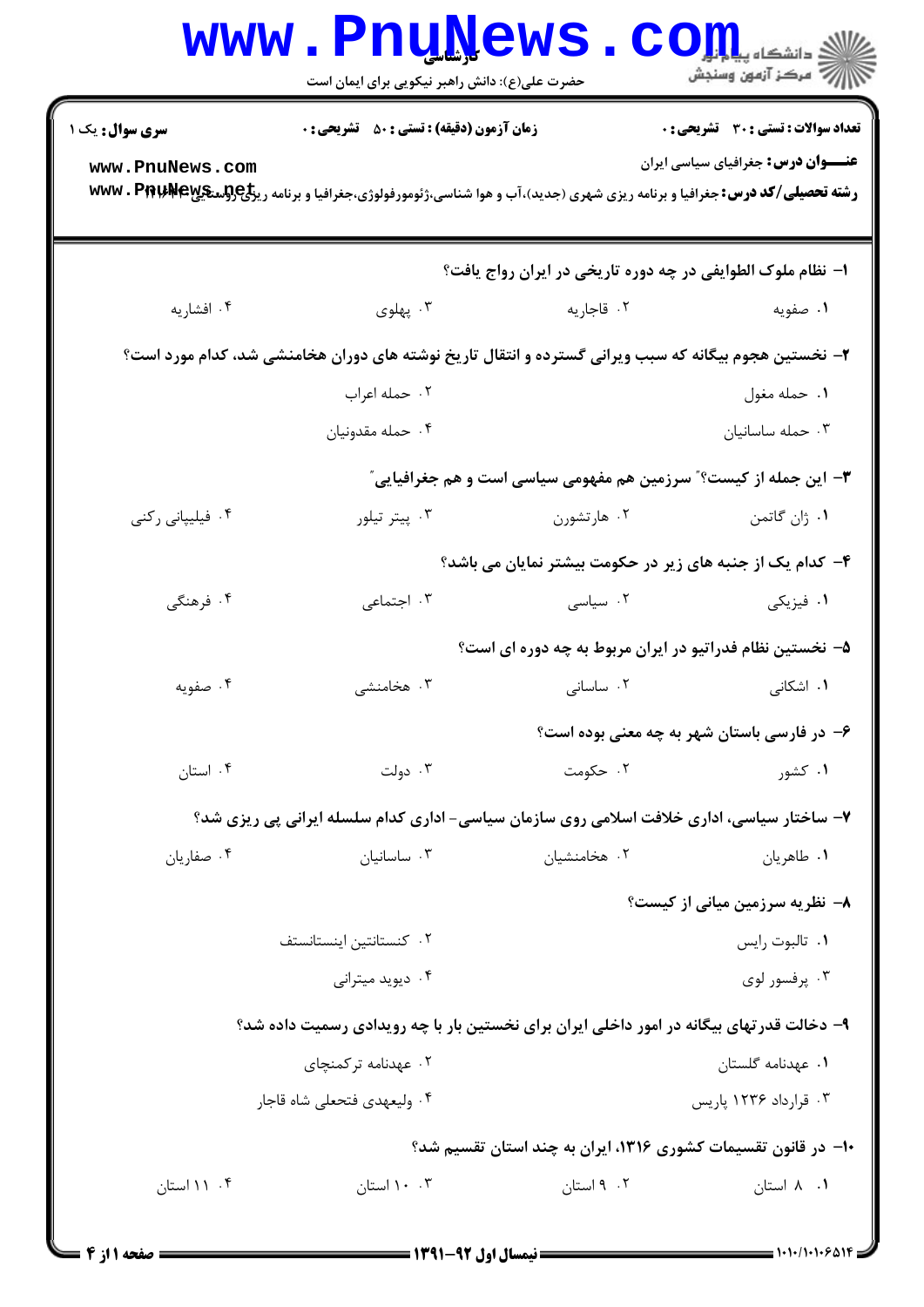|                                                                                                                                                                                                                 | www.PnuNews<br>حضرت علی(ع): دانش راهبر نیکویی برای ایمان است                                                  |                          | أأزام مركز آزمون وسنجش                                                                                                  |  |
|-----------------------------------------------------------------------------------------------------------------------------------------------------------------------------------------------------------------|---------------------------------------------------------------------------------------------------------------|--------------------------|-------------------------------------------------------------------------------------------------------------------------|--|
| <b>سری سوال : ۱ یک</b>                                                                                                                                                                                          | <b>زمان آزمون (دقیقه) : تستی : 50 ٪ تشریحی : 0</b>                                                            |                          | <b>تعداد سوالات : تستی : 30 ٪ تشریحی : 0</b>                                                                            |  |
| <b>عنـــوان درس:</b> جغرافیای سیاسی ایران<br>www.PnuNews.com<br><b>رشته تحصیلی/کد درس:</b> جغرافیا و برنامه ریزی شهری (جدید)،آب و هوا شناسی،ژئومورفولوژی،جغرافیا و برنامه ری <del>زلیCولستگیلا W</del> Wv . Pis |                                                                                                               |                          |                                                                                                                         |  |
|                                                                                                                                                                                                                 |                                                                                                               |                          | 11- بهرام گور کدام رود را مرز ایران و توران قرار داد؟                                                                   |  |
| ۰۴ رود جزمان                                                                                                                                                                                                    | ۰۳ رود تجن                                                                                                    |                          | ۰۱ رود سیحون <b>مو</b> رد به استان کرده به درود به این مورد به این مورد به این مورد به این مورد به این مورد به این مورد |  |
|                                                                                                                                                                                                                 |                                                                                                               |                          | ۱۲- سیستم آبرسانی قنات در کدام دوره اختراع شد؟                                                                          |  |
| ۰۴ ماياها                                                                                                                                                                                                       | ۰۳ مادها                                                                                                      | ۰۲ هخامنشیان             | ۰۱ ساسانیان                                                                                                             |  |
| ۱۳- پادشاهی مازون یا ماسون توسط ساسانیان در سرزمینهای واقع در جنوب خلیج فارس شامل کدام یک از گزینه های زیر می<br>باشد؟                                                                                          |                                                                                                               |                          |                                                                                                                         |  |
| ۰۴ عربستان                                                                                                                                                                                                      | ۰۳ قطر                                                                                                        | ۰۲ عمان و امارات         | ٠١ بحرين                                                                                                                |  |
|                                                                                                                                                                                                                 |                                                                                                               |                          | ۱۴– از بین کشورهای زیر، کدام گروه در سازمان همکاری اقتصادی اکو عضویت دارند؟                                             |  |
|                                                                                                                                                                                                                 | ۰۲ ایران- سوریه- ترکیه                                                                                        | ٠١ ايران- عراق- پاكستان  |                                                                                                                         |  |
| ۰۴ ایران- امارات- بحرین                                                                                                                                                                                         |                                                                                                               | ۰۳ ایران- پاکستان- ترکیه |                                                                                                                         |  |
|                                                                                                                                                                                                                 | ۱۵– از نظر ریاض و متحدان ًعلت گرایش آنها به احداث خطوط انتقال نفت به جای استفاده از تنگه هرمز کدام گزینه است؟ |                          |                                                                                                                         |  |
| ۰۲ امنیت بیشتر                                                                                                                                                                                                  |                                                                                                               | ۰۱ ملاحظات استراتژیک     |                                                                                                                         |  |
| ۰۴ سوددهی اقتصادی                                                                                                                                                                                               |                                                                                                               | ۰۳ بحرانهای خلیج فارس    |                                                                                                                         |  |
|                                                                                                                                                                                                                 |                                                                                                               |                          | ۱۶- مهمترین مانع پیشرفت در برنامه امنیت عربی برای خلیج فارس در دهه ۱۹۹۰ چه بود؟                                         |  |
| ۰۲ عدم هماهنگی های سیاسی و اقتصادی کشورهای عربی                                                                                                                                                                 |                                                                                                               | ۰۱ بحران کویت            |                                                                                                                         |  |
| ۰۴ نفوذ آمریکا در خاور میانه                                                                                                                                                                                    |                                                                                                               |                          | ۰۳ بحران عراق                                                                                                           |  |
|                                                                                                                                                                                                                 | ۱۷- تعیین مرز در رودخانه های مرزی بین دو کشور که قابل کشتیرانی باشند چگونه تعیین می شود؟                      |                          |                                                                                                                         |  |
| ۰۴ معیارهای بین المللی                                                                                                                                                                                          | ۰۳ خط تالوگ                                                                                                   | ۰۲ توافق دو کشور         | ۰۱ از وسط رود                                                                                                           |  |
|                                                                                                                                                                                                                 |                                                                                                               |                          | 1۸– به چه دلیل سراسر خلیج فارس، فلات قاره می باشد؟                                                                      |  |
|                                                                                                                                                                                                                 | ۰۲ دارا بودن منابع نفت و گاز                                                                                  |                          | ۰۱ واقع شدن در کنار اقیانوس هند                                                                                         |  |
| ۰۴ به علت نیمه بسته بودن آن                                                                                                                                                                                     |                                                                                                               |                          | ۰۳ ژرفای کمتر از ۲۰۰ متر آن                                                                                             |  |
| ۱۹- نخستین مرز دریایی واقعی در خلیج فارس بین کدام یک از کشورهای زیر تعیین شد؟                                                                                                                                   |                                                                                                               |                          |                                                                                                                         |  |
| ۰۲ ایران و قطر                                                                                                                                                                                                  |                                                                                                               |                          | ۰۱ ایران و عربستان                                                                                                      |  |
|                                                                                                                                                                                                                 | ۰۴ ایران و بحرین                                                                                              |                          | ۰۳ ایران و امارات                                                                                                       |  |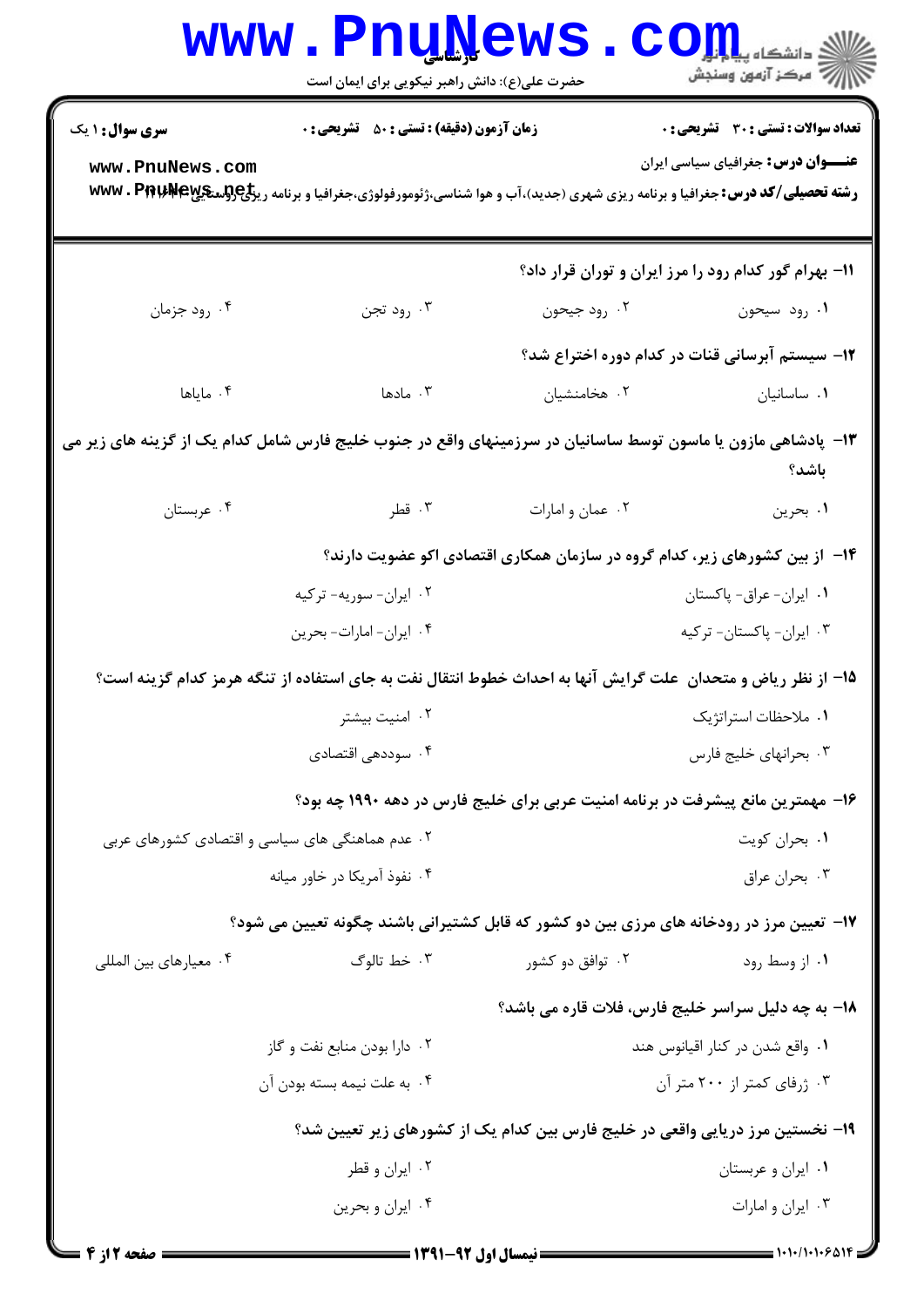|                                                                                                               | <b>WWW.PNUNEWS</b><br>حضرت علی(ع): دانش راهبر نیکویی برای ایمان است                                                                                          |                                                                                 | $\text{C}$ OII<br>سنجش ازمون وسنجش           |  |
|---------------------------------------------------------------------------------------------------------------|--------------------------------------------------------------------------------------------------------------------------------------------------------------|---------------------------------------------------------------------------------|----------------------------------------------|--|
| <b>سری سوال :</b> ۱ یک                                                                                        | <b>زمان آزمون (دقیقه) : تستی : 50 ٪ تشریحی : 0</b>                                                                                                           |                                                                                 | <b>تعداد سوالات : تستی : 30 ٪ تشریحی : 0</b> |  |
| www.PnuNews.com                                                                                               | <b>رشته تحصیلی/کد درس:</b> جغرافیا و برنامه ریزی شهری (جدید)،آب و هوا شناسی،ژئومورفولوژی،جغرافیا و برنامه ری <del>زلیCولو</del> سیگیی <b>wwv . PifikNe</b> w |                                                                                 | <b>عنـــوان درس:</b> جغرافیای سیاسی ایران    |  |
| +۲- مهمترین پیچیدگی در تعیین مرز دریایی ایران و عربستان چیست؟                                                 |                                                                                                                                                              |                                                                                 |                                              |  |
|                                                                                                               | ۰۲ وجود ذخایر انرژی در دریا                                                                                                                                  |                                                                                 | ۰۱ طولانی بودن مرز                           |  |
|                                                                                                               | ۰۴ خط مبدا طرفين                                                                                                                                             | ۰۳ وجود تعدادی از جزیره های ایرانی و عربی                                       |                                              |  |
| <b>۲۱</b> - نخستین جزیره ایرانی در خلیج فارس که مورد بهره گیری بریتانیا قرار گرفت کدام جزیره بود؟             |                                                                                                                                                              |                                                                                 |                                              |  |
| ۰۴ قشم                                                                                                        | ۰۳ تنب بزرگ                                                                                                                                                  | ۰۲ ابوموسی                                                                      | ۰۱ هنگام                                     |  |
| ۲۲- مناقشه بر سر ادعای مالکیت جزایر سه گانه بین ایران و کدام یک از کشورهای عربی است؟                          |                                                                                                                                                              |                                                                                 |                                              |  |
| ۰۴ عربستان                                                                                                    | ۰۳ امارات متحده عربی                                                                                                                                         | ۰۲ قطر                                                                          | ۰۱ بحرين                                     |  |
| ۲۳- دلیل مخالفت عربستان با تشکیل فدراسیون پیشنهادی بریتانیا درباره جزایر تنب کوچک، تنب بزرگ و ابوموسی چه بود؟ |                                                                                                                                                              |                                                                                 |                                              |  |
|                                                                                                               | ۰۲ اختلافات سرزمینی با ابوظبی                                                                                                                                |                                                                                 | ٠١ تضعيف قدرت عربستان در منطقه               |  |
|                                                                                                               | ۰۴ اختلاف با ايران                                                                                                                                           |                                                                                 | ۰۳ تقويت حضور بيگانگان                       |  |
|                                                                                                               | <b>۲۴</b> - این جمله از کدام یک از شخصیتها زیر می باشد؟ " برای دست اندازی به جزایر سه گانه باید از دریای خون عبور شود"                                       |                                                                                 |                                              |  |
|                                                                                                               | ۰۲ دکتر مصدق                                                                                                                                                 |                                                                                 | ۰۱ امیر اسداله علم                           |  |
|                                                                                                               | ۰۴ علی امینی                                                                                                                                                 |                                                                                 | ۰۳ هاشمی رفسنجانی                            |  |
|                                                                                                               | ۲۵– کدام یک از افراد زیر مرز میان ایران و افغانستان را روی شاخه اصلی هیرمند در دلتای رودخانه گذاشت؟                                                          |                                                                                 |                                              |  |
|                                                                                                               | ۰۲ سرهنگ مک هامون                                                                                                                                            |                                                                                 | ۰۱ ژنرال فردریک گلد اسمیت                    |  |
|                                                                                                               | ۰۴ جان گرانت کاير                                                                                                                                            |                                                                                 | ۰۳ سروان اس. هنل، نماینده انگلیس             |  |
|                                                                                                               |                                                                                                                                                              | ۲۶- درگیری جمهوری اسلامی ایران در سیاستهای افغانستان ناشی از چه عاملی بوده است؟ |                                              |  |
|                                                                                                               | ۰۲ انگیزه های هیدروپولیتیک هامون                                                                                                                             |                                                                                 | ۰۱ انگیزه های هیدروپولیتیک هیرمند            |  |
|                                                                                                               | ۰۴ احداث سد انحرافي كمال خان توسط افغانستان                                                                                                                  |                                                                                 | ۰۳ کمک به پا گرفتن یک حکومت اسلامی           |  |
|                                                                                                               |                                                                                                                                                              | <b>۲۷- دو انبار مهم انرژی در آسیا کدام مناطق زیر می باشد؟</b>                   |                                              |  |
|                                                                                                               | ۰۲ خاورمیانه و شرق آسیا                                                                                                                                      |                                                                                 | ۰۱ خلیج فارس و دریای عمان                    |  |
|                                                                                                               | ۰۴ آسیای مرکزی و جنوب روسیه                                                                                                                                  |                                                                                 | ۰۳ خلیج فارس و دریای خزر                     |  |
|                                                                                                               |                                                                                                                                                              |                                                                                 |                                              |  |